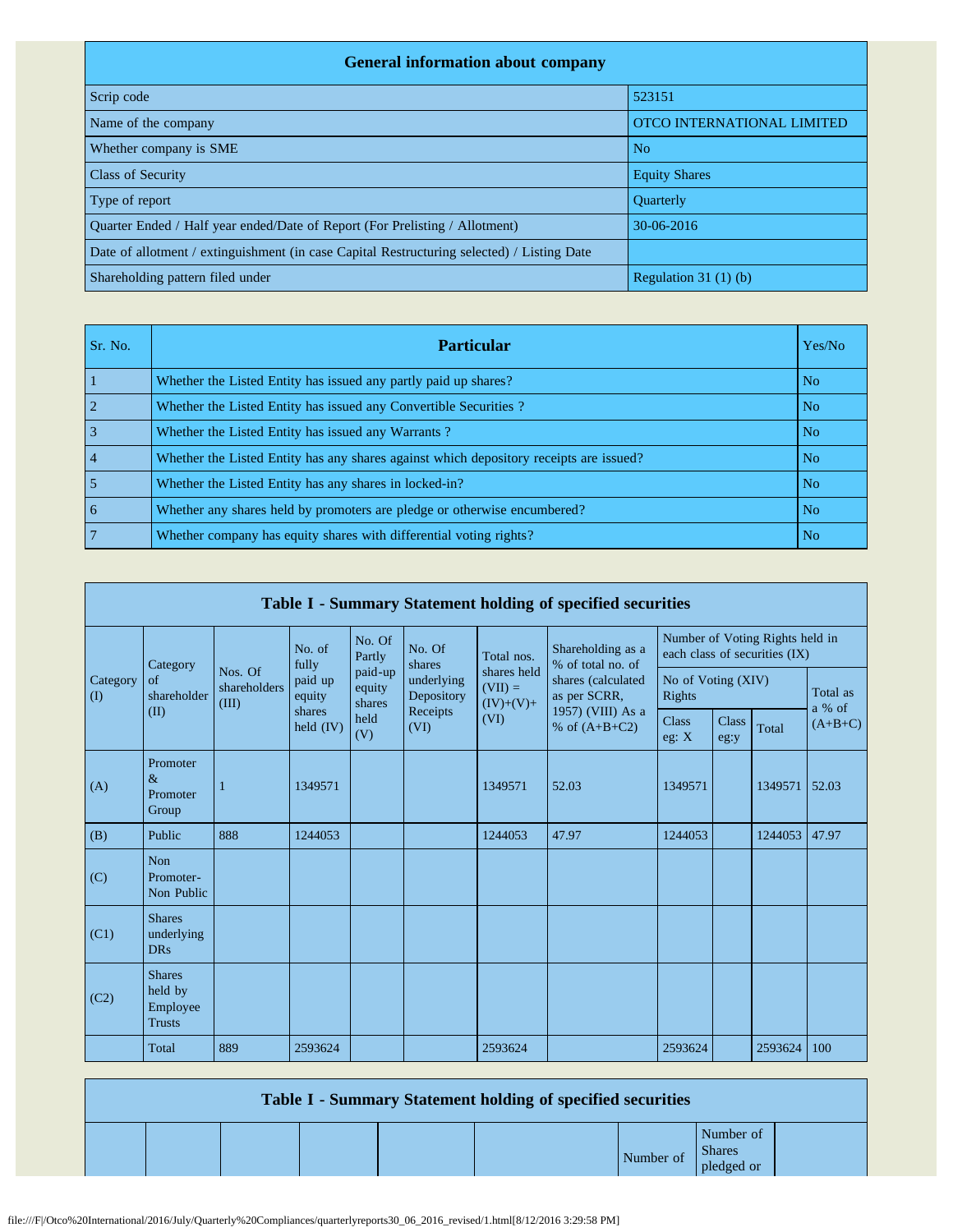| Category | Category<br>of                                 | No. Of<br><b>Shares</b><br>Underlying<br>Outstanding | No. of<br><b>Shares</b><br>Underlying     | No. Of Shares<br>Underlying<br>Outstanding<br>convertible | Shareholding, as a %<br>assuming full<br>conversion of<br>convertible securities (       | Locked in<br>shares (XII) |                                                         | otherwise<br>encumbered<br>(XIII) |                                                       | Number of<br>equity shares<br>held in |  |
|----------|------------------------------------------------|------------------------------------------------------|-------------------------------------------|-----------------------------------------------------------|------------------------------------------------------------------------------------------|---------------------------|---------------------------------------------------------|-----------------------------------|-------------------------------------------------------|---------------------------------------|--|
| $\rm(D)$ | shareholder<br>(II)                            | convertible<br>securities<br>(X)                     | Outstanding<br><b>Warrants</b><br>$(X_i)$ | securities and<br>No. Of<br>Warrants (Xi)<br>(a)          | as a percentage of<br>diluted share capital)<br>$(XI)=(VII)+(X) As a$<br>% of $(A+B+C2)$ | No.<br>(a)                | As a<br>$%$ of<br>total<br><b>Shares</b><br>held<br>(b) | No.<br>(a)                        | As a<br>% of<br>total<br><b>Shares</b><br>held<br>(b) | dematerialized<br>form $(XIV)$        |  |
| (A)      | Promoter<br>$\&$<br>Promoter<br>Group          |                                                      |                                           |                                                           | 52.03                                                                                    |                           |                                                         |                                   |                                                       | 1349571                               |  |
| (B)      | Public                                         |                                                      |                                           |                                                           | 47.97                                                                                    |                           |                                                         |                                   |                                                       | 1083006                               |  |
| (C)      | Non<br>Promoter-<br>Non Public                 |                                                      |                                           |                                                           |                                                                                          |                           |                                                         |                                   |                                                       |                                       |  |
| (C1)     | <b>Shares</b><br>underlying<br><b>DRs</b>      |                                                      |                                           |                                                           |                                                                                          |                           |                                                         |                                   |                                                       |                                       |  |
| (C2)     | Shares held<br>by<br>Employee<br><b>Trusts</b> |                                                      |                                           |                                                           |                                                                                          |                           |                                                         |                                   |                                                       |                                       |  |
|          | Total                                          |                                                      |                                           |                                                           |                                                                                          |                           |                                                         |                                   |                                                       | 2432577                               |  |

|                                                                                    | Table II - Statement showing shareholding pattern of the Promoter and Promoter Group                    |                                                                                      |                            |                                 |                                |                                                                  |                                                                                                     |                              |               |                                                                  |                                 |
|------------------------------------------------------------------------------------|---------------------------------------------------------------------------------------------------------|--------------------------------------------------------------------------------------|----------------------------|---------------------------------|--------------------------------|------------------------------------------------------------------|-----------------------------------------------------------------------------------------------------|------------------------------|---------------|------------------------------------------------------------------|---------------------------------|
|                                                                                    |                                                                                                         |                                                                                      | No. of                     | No.<br>Of                       |                                |                                                                  | Shareholding<br>as a % of                                                                           |                              |               | Number of Voting Rights held in<br>each class of securities (IX) |                                 |
| Sr.                                                                                | Category &<br>Name of the                                                                               | Nos. Of<br>shareholders                                                              | fully<br>paid up<br>equity | Partly<br>paid-<br>up           | No. Of<br>shares<br>underlying | Total nos.<br>shares<br>held (VII)<br>$=$<br>$(IV)+(V)+$<br>(VI) | total no. of<br>shares<br>(calculated<br>as per<br>SCRR,<br>1957) (VIII)<br>As a % of<br>$(A+B+C2)$ | No of Voting (XIV)<br>Rights |               |                                                                  | Total<br>as a %                 |
|                                                                                    | Shareholders (I)                                                                                        | (III)                                                                                | shares<br>held<br>(IV)     | equity<br>shares<br>held<br>(V) | Depository<br>Receipts<br>(VI) |                                                                  |                                                                                                     | Class<br>eg: $X$             | Class<br>eg:y | Total                                                            | of<br>Total<br>Voting<br>rights |
| $\mathbf{A}$                                                                       |                                                                                                         | Table II - Statement showing shareholding pattern of the Promoter and Promoter Group |                            |                                 |                                |                                                                  |                                                                                                     |                              |               |                                                                  |                                 |
| (1)                                                                                | Indian                                                                                                  |                                                                                      |                            |                                 |                                |                                                                  |                                                                                                     |                              |               |                                                                  |                                 |
| (a)                                                                                | Individuals/Hindu<br>undivided Family                                                                   |                                                                                      | 1349571                    |                                 |                                | 1349571                                                          | 52.03                                                                                               | 1349571                      |               | 1349571                                                          | 52.03                           |
| Sub-Total $(A)(1)$                                                                 |                                                                                                         | $\mathbf{1}$                                                                         | 1349571                    |                                 |                                | 1349571                                                          | 52.03                                                                                               | 1349571                      |               | 1349571                                                          | 52.03                           |
| (2)                                                                                | Foreign                                                                                                 |                                                                                      |                            |                                 |                                |                                                                  |                                                                                                     |                              |               |                                                                  |                                 |
| <b>Total Shareholding of</b><br>Promoter and Promoter<br>Group $(A)=(A)(1)+(A)(2)$ |                                                                                                         | 1                                                                                    | 1349571                    |                                 |                                | 1349571                                                          | 52.03                                                                                               | 1349571                      |               | 1349571                                                          | 52.03                           |
| $\, {\bf B}$                                                                       | Table III - Statement showing shareholding pattern of the Public shareholder                            |                                                                                      |                            |                                 |                                |                                                                  |                                                                                                     |                              |               |                                                                  |                                 |
| (1)                                                                                | <b>Institutions</b>                                                                                     |                                                                                      |                            |                                 |                                |                                                                  |                                                                                                     |                              |               |                                                                  |                                 |
| (3)                                                                                | Non-institutions                                                                                        |                                                                                      |                            |                                 |                                |                                                                  |                                                                                                     |                              |               |                                                                  |                                 |
| (a(i))                                                                             | Individuals -<br>i.Individual<br>shareholders<br>holding nominal<br>share capital up<br>to Rs. 2 lakhs. | 795                                                                                  | 358629                     |                                 |                                | 358629                                                           | 13.83                                                                                               | 358629                       |               | 358629                                                           | 13.83                           |
|                                                                                    | Individuals - ii.                                                                                       |                                                                                      |                            |                                 |                                |                                                                  |                                                                                                     |                              |               |                                                                  |                                 |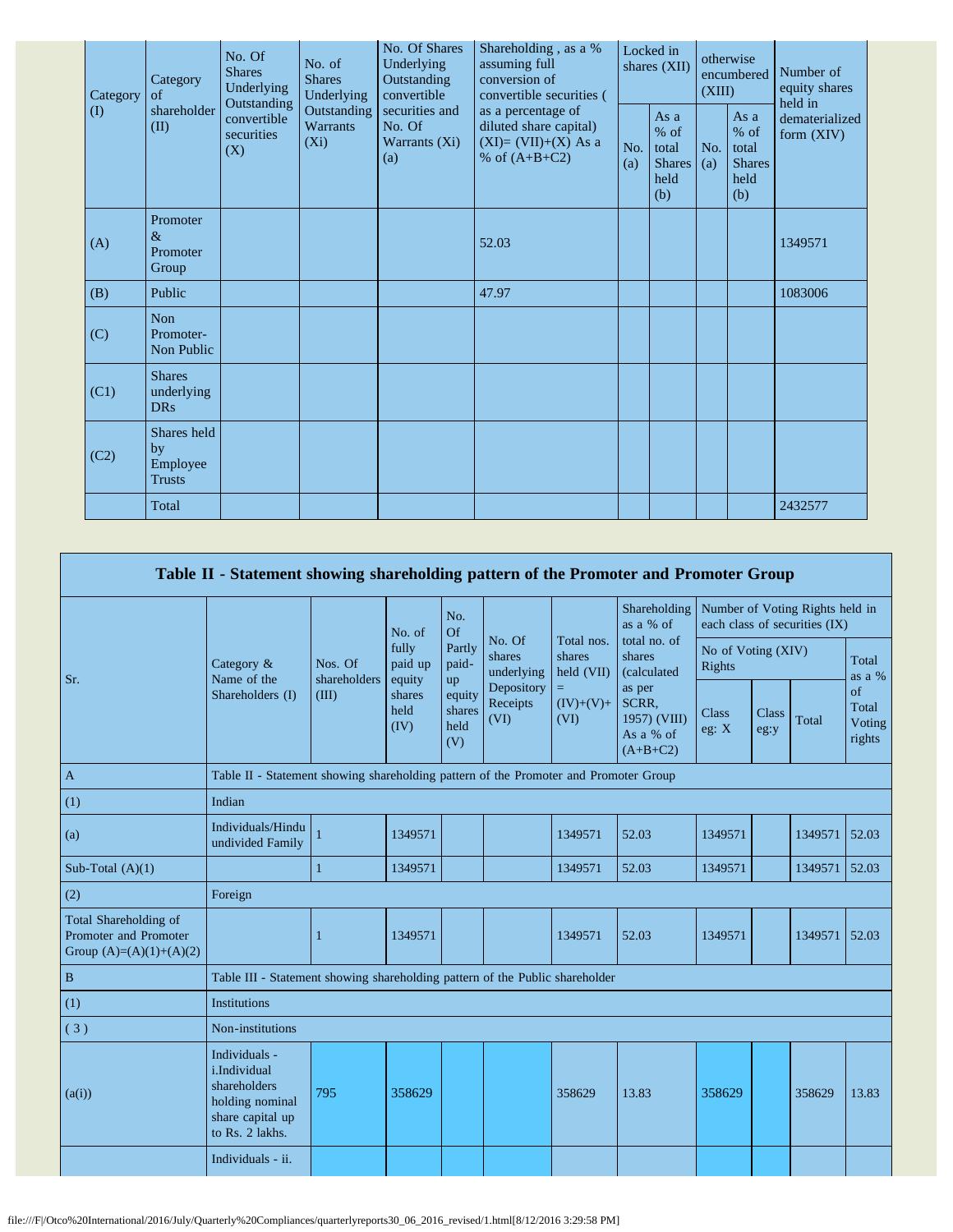| (a(ii))                                                           | Individual<br>shareholders<br>holding nominal<br>share capital in<br>excess of Rs. 2<br>lakhs. | 18  | 831817  |  | 831817  | 32.07 | 831817  | 831817        | 32.07 |
|-------------------------------------------------------------------|------------------------------------------------------------------------------------------------|-----|---------|--|---------|-------|---------|---------------|-------|
| (e)                                                               | Any Other<br>(specify)                                                                         | 75  | 53607   |  | 53607   | 2.07  | 53607   | 53607         | 2.07  |
| Sub-Total $(B)(3)$                                                |                                                                                                | 888 | 1244053 |  | 1244053 | 47.97 | 1244053 | 1244053 47.97 |       |
| <b>Total Public</b><br>Shareholding<br>$(B)=(B)(1)+(B)(2)+(B)(3)$ |                                                                                                | 888 | 1244053 |  | 1244053 | 47.97 | 1244053 | 1244053 47.97 |       |
| $\overline{C}$                                                    | Table IV - Statement showing shareholding pattern of the Non Promoter- Non Public shareholder  |     |         |  |         |       |         |               |       |
| Total $(A+B+C2)$                                                  |                                                                                                | 889 | 2593624 |  | 2593624 | 100   | 2593624 | 2593624       | 100   |
| Total $(A+B+C)$                                                   |                                                                                                | 889 | 2593624 |  | 2593624 |       | 2593624 | 2593624       | 100   |

|                                                                             |                                                      |                                                                                      |                                                           | Table II - Statement showing shareholding pattern of the Promoter and Promoter Group          |                                        |                                                       |                                                                               |                                                       |                                       |  |  |
|-----------------------------------------------------------------------------|------------------------------------------------------|--------------------------------------------------------------------------------------|-----------------------------------------------------------|-----------------------------------------------------------------------------------------------|----------------------------------------|-------------------------------------------------------|-------------------------------------------------------------------------------|-------------------------------------------------------|---------------------------------------|--|--|
| Sr.                                                                         | No. Of<br><b>Shares</b><br>Underlying<br>Outstanding | No. of<br><b>Shares</b><br>Underlying                                                | No. Of Shares<br>Underlying<br>Outstanding<br>convertible | Shareholding, as a<br>% assuming full<br>conversion of<br>convertible securities              | Number of<br>Locked in<br>shares (XII) |                                                       | Number of<br><b>Shares</b><br>pledged or<br>otherwise<br>encumbered<br>(XIII) |                                                       | Number of<br>equity shares<br>held in |  |  |
|                                                                             | convertible<br>securities<br>(X)                     | Outstanding<br>Warrants<br>$(X_i)$                                                   | securities and<br>No. Of<br>Warrants (Xi)<br>(a)          | (as a percentage of<br>diluted share capital)<br>$(XI)=(VII)+(X) As$<br>a % of $(A+B+C2)$     | No.<br>(a)                             | As a<br>% of<br>total<br><b>Shares</b><br>held<br>(b) | No.<br>(a)                                                                    | As a<br>% of<br>total<br><b>Shares</b><br>held<br>(b) | dematerialized<br>form $(XIV)$        |  |  |
| A                                                                           |                                                      | Table II - Statement showing shareholding pattern of the Promoter and Promoter Group |                                                           |                                                                                               |                                        |                                                       |                                                                               |                                                       |                                       |  |  |
| (1)                                                                         | Indian                                               |                                                                                      |                                                           |                                                                                               |                                        |                                                       |                                                                               |                                                       |                                       |  |  |
| (a)                                                                         |                                                      |                                                                                      |                                                           | 52.03                                                                                         |                                        |                                                       |                                                                               |                                                       | 1349571                               |  |  |
| Sub-Total $(A)(1)$                                                          |                                                      |                                                                                      |                                                           | 52.03                                                                                         |                                        |                                                       |                                                                               |                                                       | 1349571                               |  |  |
| (2)                                                                         | Foreign                                              |                                                                                      |                                                           |                                                                                               |                                        |                                                       |                                                                               |                                                       |                                       |  |  |
| Total Shareholding of<br>Promoter and Promoter<br>Group $(A)=(A)(1)+(A)(2)$ |                                                      |                                                                                      |                                                           | 52.03                                                                                         |                                        |                                                       |                                                                               |                                                       | 1349571                               |  |  |
| $\, {\bf B}$                                                                |                                                      |                                                                                      |                                                           | Table III - Statement showing shareholding pattern of the Public shareholder                  |                                        |                                                       |                                                                               |                                                       |                                       |  |  |
| (1)                                                                         | <b>Institutions</b>                                  |                                                                                      |                                                           |                                                                                               |                                        |                                                       |                                                                               |                                                       |                                       |  |  |
| (3)                                                                         | Non-institutions                                     |                                                                                      |                                                           |                                                                                               |                                        |                                                       |                                                                               |                                                       |                                       |  |  |
| (a(i))                                                                      |                                                      |                                                                                      |                                                           | 13.83                                                                                         |                                        |                                                       |                                                                               |                                                       | 209100                                |  |  |
| (a(ii))                                                                     |                                                      |                                                                                      |                                                           | 32.07                                                                                         |                                        |                                                       |                                                                               |                                                       | 831817                                |  |  |
| (e)                                                                         |                                                      |                                                                                      |                                                           | 2.07                                                                                          |                                        |                                                       |                                                                               |                                                       | 42089                                 |  |  |
| Sub-Total $(B)(3)$                                                          |                                                      |                                                                                      |                                                           | 47.97                                                                                         |                                        |                                                       |                                                                               |                                                       | 1083006                               |  |  |
| <b>Total Public</b><br>Shareholding<br>$(B)=(B)(1)+(B)(2)+(B)(3)$           |                                                      |                                                                                      |                                                           | 47.97                                                                                         |                                        |                                                       |                                                                               |                                                       | 1083006                               |  |  |
| $\mathbf C$                                                                 |                                                      |                                                                                      |                                                           | Table IV - Statement showing shareholding pattern of the Non Promoter- Non Public shareholder |                                        |                                                       |                                                                               |                                                       |                                       |  |  |
| Total $(A+B+C2)$                                                            |                                                      |                                                                                      |                                                           | 100                                                                                           |                                        |                                                       |                                                                               |                                                       | 2432577                               |  |  |
| Total $(A+B+C)$                                                             |                                                      |                                                                                      |                                                           |                                                                                               |                                        |                                                       |                                                                               |                                                       | 2432577                               |  |  |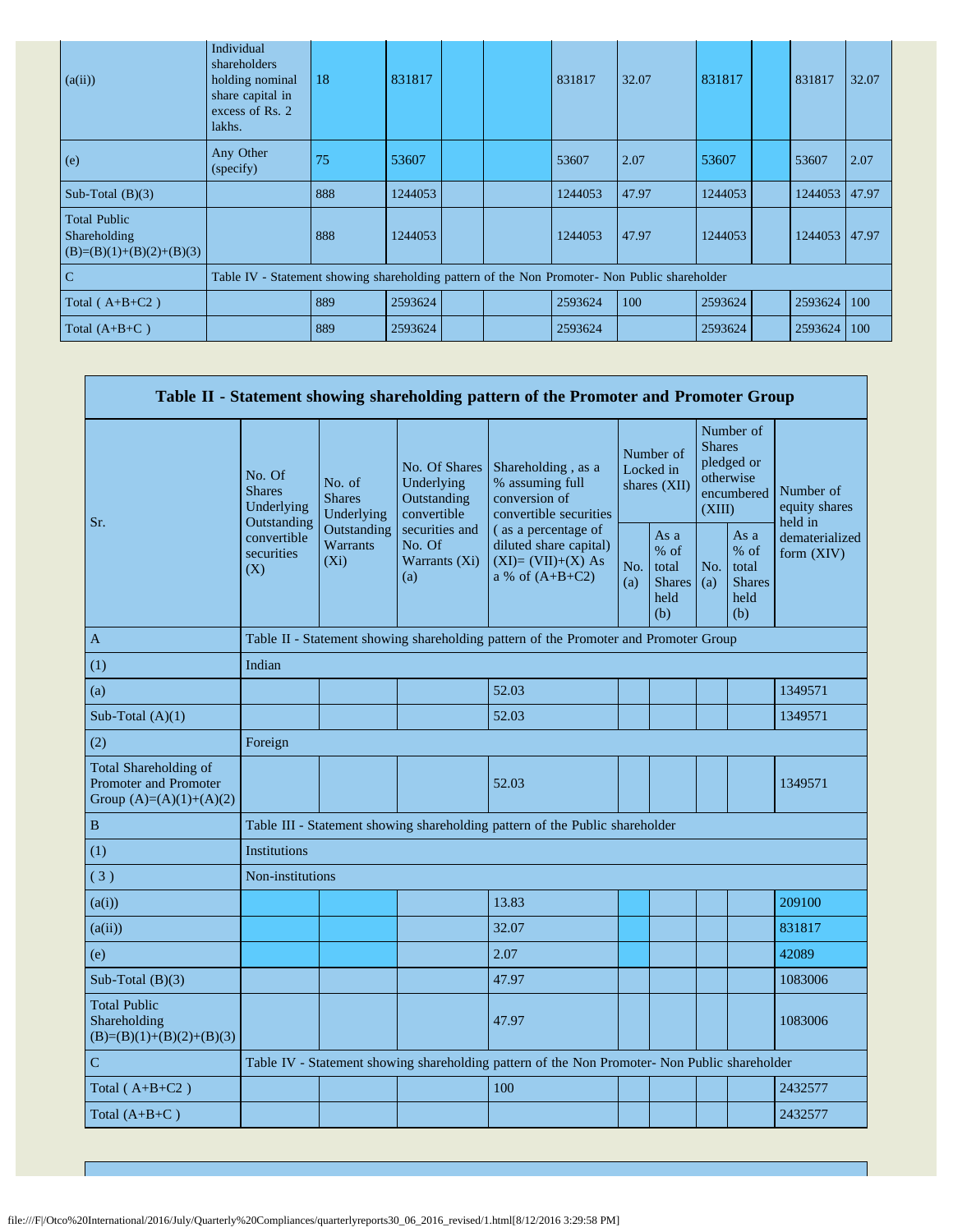| Individuals/Hindu undivided Family                                                                                                                                                       |                                                               |                       |  |  |  |  |  |  |  |
|------------------------------------------------------------------------------------------------------------------------------------------------------------------------------------------|---------------------------------------------------------------|-----------------------|--|--|--|--|--|--|--|
| Searial No.                                                                                                                                                                              | $\mathbf{1}$                                                  |                       |  |  |  |  |  |  |  |
| Name of the<br>Shareholders (I)                                                                                                                                                          | PRADEEP KUMAR PANDA                                           | Click here to go back |  |  |  |  |  |  |  |
| PAN (II)                                                                                                                                                                                 | AFPPP0757B                                                    | Total                 |  |  |  |  |  |  |  |
| No. of fully paid<br>up equity shares<br>held (IV)                                                                                                                                       | 1349571                                                       | 1349571               |  |  |  |  |  |  |  |
| No. Of Partly<br>paid-up equity<br>shares held (V)                                                                                                                                       |                                                               |                       |  |  |  |  |  |  |  |
| No. Of shares<br>underlying<br>Depository<br>Receipts (VI)                                                                                                                               |                                                               |                       |  |  |  |  |  |  |  |
| Total nos. shares<br>held $(VII) =$<br>$(IV)+(V)+(VI)$                                                                                                                                   | 1349571                                                       | 1349571               |  |  |  |  |  |  |  |
| Shareholding as a<br>% of total no. of<br>shares (calculated<br>as per SCRR,<br>1957) (VIII) As a<br>% of $(A+B+C2)$                                                                     | 52.03                                                         | 52.03                 |  |  |  |  |  |  |  |
|                                                                                                                                                                                          | Number of Voting Rights held in each class of securities (IX) |                       |  |  |  |  |  |  |  |
| Class eg:X                                                                                                                                                                               | 1349571                                                       | 1349571               |  |  |  |  |  |  |  |
| Class eg:y                                                                                                                                                                               |                                                               |                       |  |  |  |  |  |  |  |
| Total                                                                                                                                                                                    | 1349571                                                       | 1349571               |  |  |  |  |  |  |  |
| Total as a % of<br><b>Total Voting rights</b>                                                                                                                                            | 52.03                                                         | 52.03                 |  |  |  |  |  |  |  |
| No. Of Shares<br>Underlying<br>Outstanding<br>convertible<br>securities $(X)$                                                                                                            |                                                               |                       |  |  |  |  |  |  |  |
| No. of Shares<br>Underlying<br>Outstanding<br>Warrants (Xi)                                                                                                                              |                                                               |                       |  |  |  |  |  |  |  |
| No. Of Shares<br>Underlying<br>Outstanding<br>convertible<br>securities and No.<br>Of Warrants (Xi)<br>(a)                                                                               |                                                               |                       |  |  |  |  |  |  |  |
| Shareholding, as a<br>% assuming full<br>conversion of<br>convertible<br>securities (as a<br>percentage of<br>diluted share<br>capital) (XI)=<br>$(VII)+(Xi)(a)$ As a<br>% of $(A+B+C2)$ | 52.03                                                         | 52.03                 |  |  |  |  |  |  |  |
| Number of Locked in shares (XII)                                                                                                                                                         |                                                               |                       |  |  |  |  |  |  |  |
| No. $(a)$                                                                                                                                                                                |                                                               |                       |  |  |  |  |  |  |  |
| As a % of total                                                                                                                                                                          |                                                               |                       |  |  |  |  |  |  |  |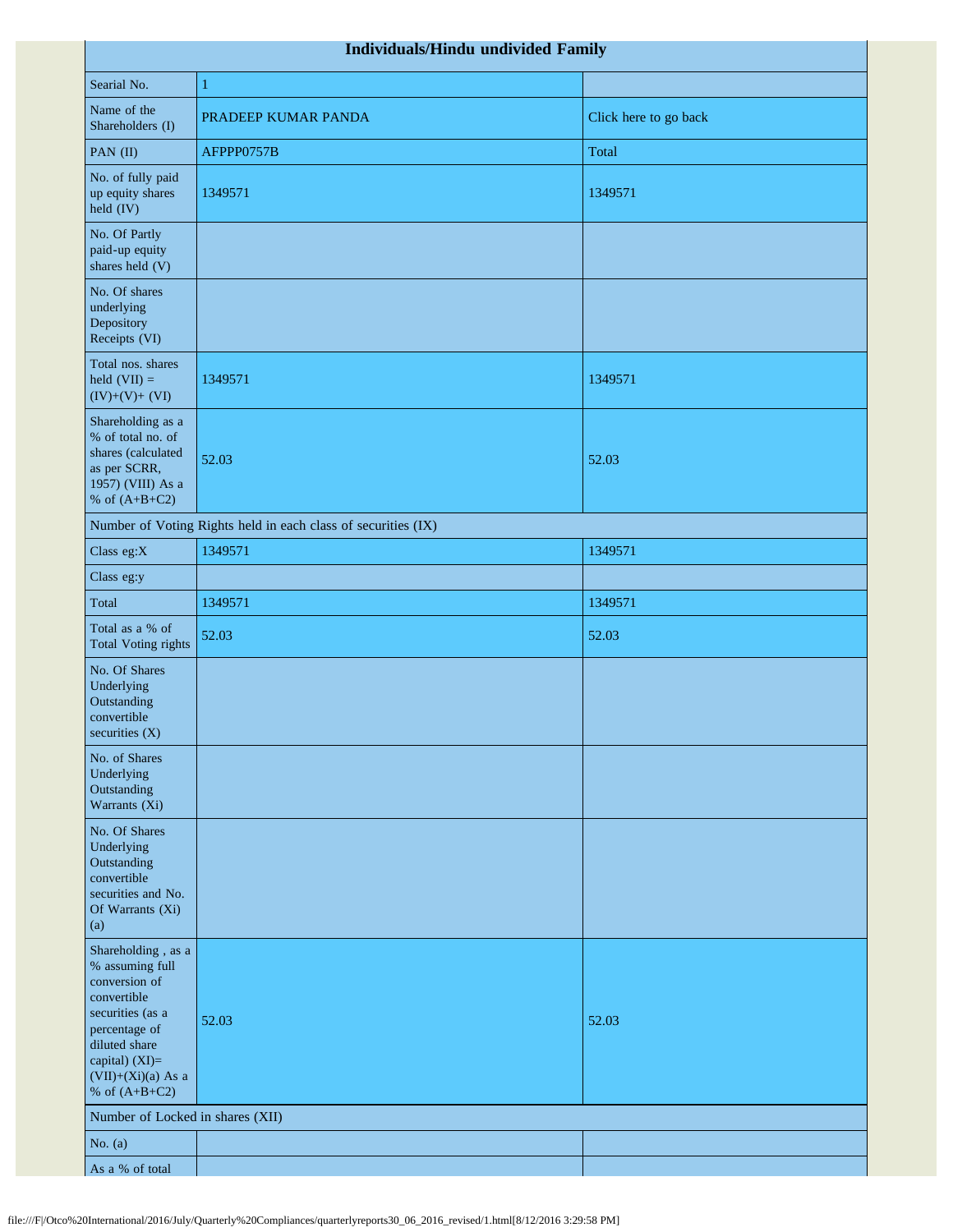| Shares held (b)                                                      |                                                         |         |  |  |  |  |  |  |  |  |
|----------------------------------------------------------------------|---------------------------------------------------------|---------|--|--|--|--|--|--|--|--|
|                                                                      | Number of Shares pledged or otherwise encumbered (XIII) |         |  |  |  |  |  |  |  |  |
| No. $(a)$                                                            |                                                         |         |  |  |  |  |  |  |  |  |
| As a % of total<br>Shares held (b)                                   |                                                         |         |  |  |  |  |  |  |  |  |
| Number of equity<br>shares held in<br>dematerialized<br>form $(XIV)$ | 1349571                                                 | 1349571 |  |  |  |  |  |  |  |  |
| Reason for not providing PAN                                         |                                                         |         |  |  |  |  |  |  |  |  |
| Reason for not<br>providing PAN                                      |                                                         |         |  |  |  |  |  |  |  |  |

| Individuals - ii. Individual shareholders holding nominal share capital in excess of Rs. 2 lakhs.                             |                                   |                                                               |                                  |                                 |                                |                                                |                                                |  |  |  |  |
|-------------------------------------------------------------------------------------------------------------------------------|-----------------------------------|---------------------------------------------------------------|----------------------------------|---------------------------------|--------------------------------|------------------------------------------------|------------------------------------------------|--|--|--|--|
| Searial No.                                                                                                                   | $\mathbf{1}$                      | $\overline{2}$                                                | 3                                | $\overline{4}$                  | $\overline{5}$                 | $\sqrt{6}$                                     | $\boldsymbol{7}$                               |  |  |  |  |
| Name of the<br>Shareholders<br>$\left( \mathrm{I}\right)$                                                                     | <b>MALATILATA</b><br><b>SAHOO</b> | <b>ASHIMA</b><br><b>CHAKRABORTY</b>                           | <b>DAMODAR</b><br><b>TRIBEDI</b> | <b>PADMAJA</b><br><b>MISHRA</b> | PRABHUDAYAL<br><b>SENAPATI</b> | <b>RAMESH</b><br><b>CHANDRA</b><br><b>SAHU</b> | <b>BAPPA</b><br><b>DITAYA</b><br><b>PARIDA</b> |  |  |  |  |
| PAN (II)                                                                                                                      | <b>FBBPS7407A</b>                 | AGCPC1920B                                                    | AHNPT1985H                       | AUTPM5792Q                      | ARCPS7078K                     | BHQPS6895D                                     | AZTPP8783B                                     |  |  |  |  |
| No. of fully<br>paid up equity<br>shares held<br>(IV)                                                                         | 75000                             | 70894                                                         | 61578                            | 49625                           | 49000                          | 49000                                          | 49000                                          |  |  |  |  |
| No. Of Partly<br>paid-up equity<br>shares held<br>(V)                                                                         |                                   |                                                               |                                  |                                 |                                |                                                |                                                |  |  |  |  |
| No. Of shares<br>underlying<br>Depository<br>Receipts (VI)                                                                    |                                   |                                                               |                                  |                                 |                                |                                                |                                                |  |  |  |  |
| Total nos.<br>shares held<br>$(VII) =$<br>$(IV)+(V)+$<br>(VI)                                                                 | 75000                             | 70894                                                         | 61578                            | 49625                           | 49000                          | 49000                                          | 49000                                          |  |  |  |  |
| Shareholding<br>as a % of<br>total no. of<br>shares<br>(calculated as<br>per SCRR,<br>1957) (VIII)<br>As a % of<br>$(A+B+C2)$ | 2.89                              | 2.73                                                          | 2.37                             | 1.91                            | 1.89                           | 1.89                                           | 1.89                                           |  |  |  |  |
|                                                                                                                               |                                   | Number of Voting Rights held in each class of securities (IX) |                                  |                                 |                                |                                                |                                                |  |  |  |  |
| Class eg: X                                                                                                                   | 75000                             | 70894                                                         | 61578                            | 49625                           | 49000                          | 49000                                          | 49000                                          |  |  |  |  |
| Class eg:y                                                                                                                    |                                   |                                                               |                                  |                                 |                                |                                                |                                                |  |  |  |  |
| Total                                                                                                                         | 75000                             | 70894                                                         | 61578                            | 49625                           | 49000                          | 49000                                          | 49000                                          |  |  |  |  |
| Total as a %<br>of Total<br>Voting rights                                                                                     | 2.89                              | 2.73                                                          | 2.37                             | 1.91                            | 1.89                           | 1.89                                           | 1.89                                           |  |  |  |  |
| No. Of Shares<br>Underlying<br>Outstanding<br>convertible                                                                     |                                   |                                                               |                                  |                                 |                                |                                                |                                                |  |  |  |  |

r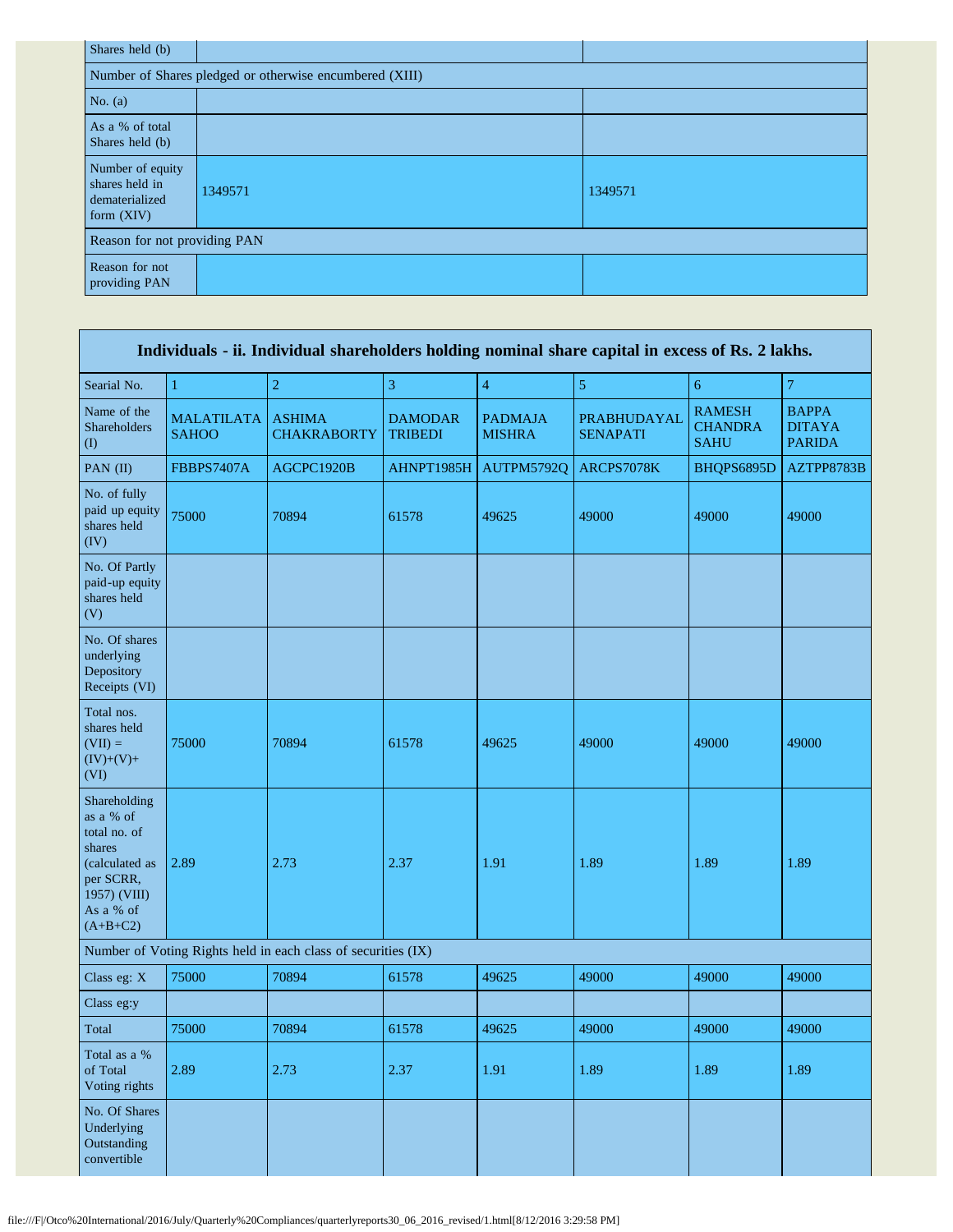| securities $(X)$                                                                                                                                                                                   |                                  |       |       |       |       |       |       |
|----------------------------------------------------------------------------------------------------------------------------------------------------------------------------------------------------|----------------------------------|-------|-------|-------|-------|-------|-------|
| No. of Shares<br>Underlying<br>Outstanding<br>Warrants (Xi)                                                                                                                                        |                                  |       |       |       |       |       |       |
| No. Of Shares<br>Underlying<br>Outstanding<br>convertible<br>securities and<br>No. Of<br>Warrants (Xi)<br>(a)                                                                                      |                                  |       |       |       |       |       |       |
| Shareholding,<br>as a $\%$<br>assuming full<br>conversion of<br>convertible<br>securities (as<br>a percentage<br>of diluted<br>share capital)<br>$(XI)=$<br>$(VII)+(X)$ As<br>a % of<br>$(A+B+C2)$ | 2.89                             | 2.73  | 2.37  | 1.91  | 1.89  | 1.89  | 1.89  |
|                                                                                                                                                                                                    | Number of Locked in shares (XII) |       |       |       |       |       |       |
| No. $(a)$                                                                                                                                                                                          |                                  |       |       |       |       |       |       |
| As a % of<br>total Shares<br>held (b)                                                                                                                                                              |                                  |       |       |       |       |       |       |
| Number of<br>equity shares<br>held in<br>dematerialized<br>form (XIV)                                                                                                                              | 75000                            | 70894 | 61578 | 49625 | 49000 | 49000 | 49000 |
|                                                                                                                                                                                                    | Reason for not providing PAN     |       |       |       |       |       |       |
| Reason for<br>not providing<br><b>PAN</b>                                                                                                                                                          |                                  |       |       |       |       |       |       |

| Individuals - ii. Individual shareholders holding nominal share capital in excess of Rs. 2 lakhs. |                                  |                                   |                                             |                                |                                     |                                    |                                 |
|---------------------------------------------------------------------------------------------------|----------------------------------|-----------------------------------|---------------------------------------------|--------------------------------|-------------------------------------|------------------------------------|---------------------------------|
| Searial No.                                                                                       | 8                                | 9                                 | 10                                          | 11                             | 12                                  | 13                                 | 14                              |
| Name of the<br>Shareholders (I)                                                                   | <b>NIRANJAN</b><br><b>BEHERA</b> | <b>WALME GURI</b><br><b>MARAK</b> | <b>ANAM</b><br><b>CHARAN</b><br><b>SAHU</b> | <b>BHARATI</b><br><b>PADHI</b> | <b>SURESH</b><br><b>MOHINI PANI</b> | <b>MANASIRANI</b><br><b>AGASTI</b> | <b>RAMAKANT</b><br><b>PADHI</b> |
| PAN $(II)$                                                                                        | ALUPB2295H                       | BWNPM7094J                        | FERPS4676J                                  | CRIPP9560K                     | ADJPP0006F                          | BDTPA5270K                         | CRIPP9557N                      |
| No. of fully paid<br>up equity shares<br>held $(IV)$                                              | 49000                            | 49000                             | 49000                                       | 39548                          | 39510                               | 39500                              | 39500                           |
| No. Of Partly<br>paid-up equity<br>shares held $(V)$                                              |                                  |                                   |                                             |                                |                                     |                                    |                                 |
| No. Of shares<br>underlying<br>Depository<br>Receipts (VI)                                        |                                  |                                   |                                             |                                |                                     |                                    |                                 |
| Total nos. shares<br>held $(VII) =$                                                               | 49000                            | 49000                             | 49000                                       | 39548                          | 39510                               | 39500                              | 39500                           |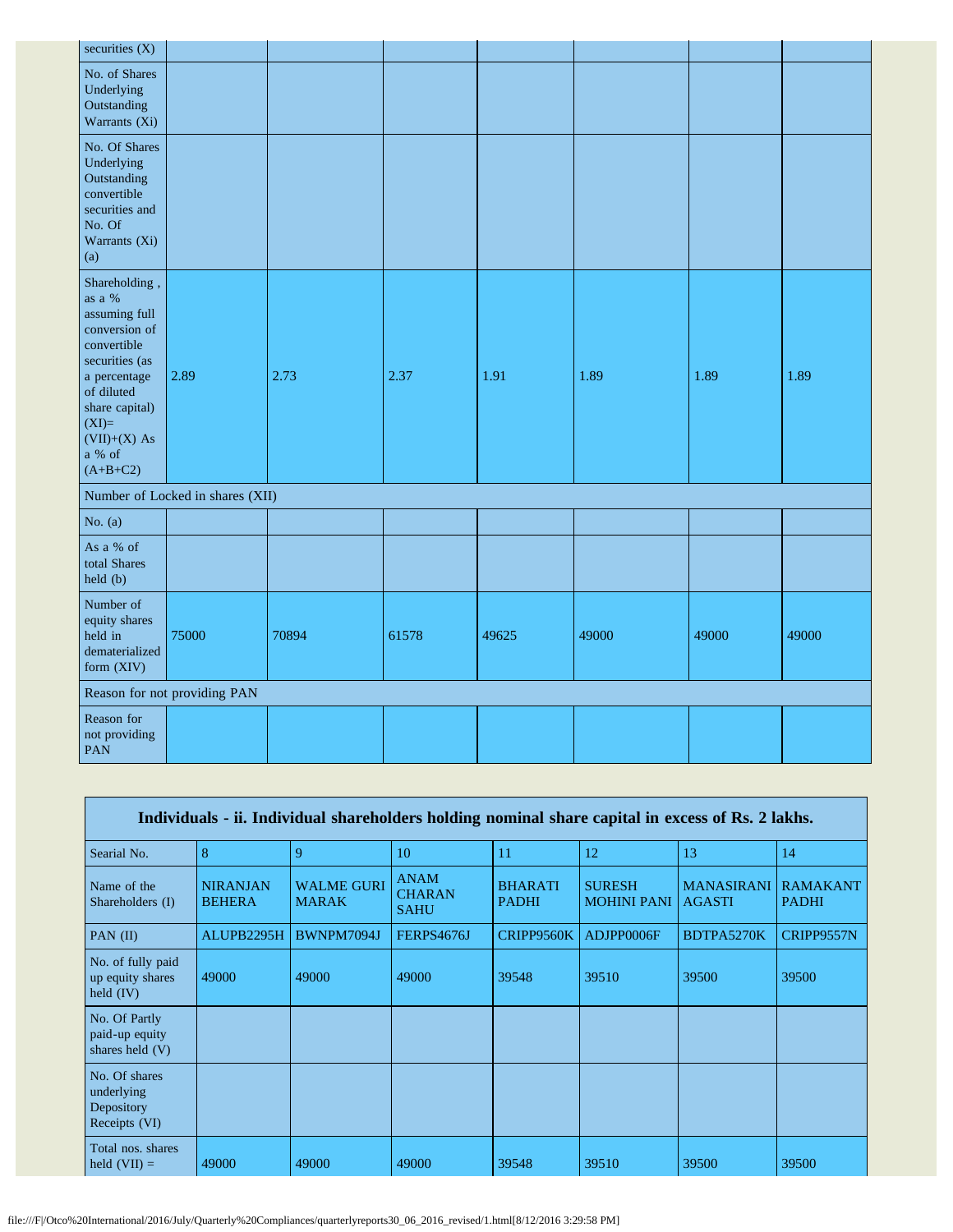| $(IV)+(V)+(VI)$                                                                                                                                                                    |       |       |       |       |       |       |       |
|------------------------------------------------------------------------------------------------------------------------------------------------------------------------------------|-------|-------|-------|-------|-------|-------|-------|
| Shareholding as a<br>% of total no. of<br>shares (calculated<br>as per SCRR,<br>1957) (VIII) As a<br>% of $(A+B+C2)$                                                               | 1.89  | 1.89  | 1.89  | 1.52  | 1.52  | 1.52  | 1.52  |
| Number of Voting Rights held in each class of securities (IX)                                                                                                                      |       |       |       |       |       |       |       |
| Class eg: X                                                                                                                                                                        | 49000 | 49000 | 49000 | 39548 | 39510 | 39500 | 39500 |
| Class eg:y                                                                                                                                                                         |       |       |       |       |       |       |       |
| Total                                                                                                                                                                              | 49000 | 49000 | 49000 | 39548 | 39510 | 39500 | 39500 |
| Total as a % of<br><b>Total Voting rights</b>                                                                                                                                      | 1.89  | 1.89  | 1.89  | 1.52  | 1.52  | 1.52  | 1.52  |
| No. Of Shares<br>Underlying<br>Outstanding<br>convertible<br>securities (X)                                                                                                        |       |       |       |       |       |       |       |
| No. of Shares<br>Underlying<br>Outstanding<br>Warrants (Xi)                                                                                                                        |       |       |       |       |       |       |       |
| No. Of Shares<br>Underlying<br>Outstanding<br>convertible<br>securities and No.<br>Of Warrants (Xi)<br>(a)                                                                         |       |       |       |       |       |       |       |
| Shareholding, as a<br>% assuming full<br>conversion of<br>convertible<br>securities (as a<br>percentage of<br>diluted share<br>capital) (XI)=<br>(VII)+(X) As a %<br>of $(A+B+C2)$ | 1.89  | 1.89  | 1.89  | 1.52  | 1.52  | 1.52  | 1.52  |
| Number of Locked in shares (XII)                                                                                                                                                   |       |       |       |       |       |       |       |
| No. $(a)$                                                                                                                                                                          |       |       |       |       |       |       |       |
| As a % of total<br>Shares held (b)                                                                                                                                                 |       |       |       |       |       |       |       |
| Number of equity<br>shares held in<br>dematerialized<br>form (XIV)                                                                                                                 | 49000 | 49000 | 49000 | 39548 | 39510 | 39500 | 39500 |
| Reason for not providing PAN                                                                                                                                                       |       |       |       |       |       |       |       |
| Reason for not<br>providing PAN                                                                                                                                                    |       |       |       |       |       |       |       |

| Individuals - ii. Individual shareholders holding nominal share capital in excess of Rs. 2 lakhs. |                       |                             |                       |  |  |
|---------------------------------------------------------------------------------------------------|-----------------------|-----------------------------|-----------------------|--|--|
| Searial No.                                                                                       | 15                    | 16                          |                       |  |  |
| Name of the<br>Shareholders (I)                                                                   | <b>UMAKANTA PADHI</b> | <b>SUVENDRA KUMAR PANDA</b> | Click here to go back |  |  |
| $PAN$ (II)                                                                                        | <b>CRIPP9939G</b>     | AOOPP6001C                  | Total                 |  |  |
|                                                                                                   |                       |                             |                       |  |  |

Г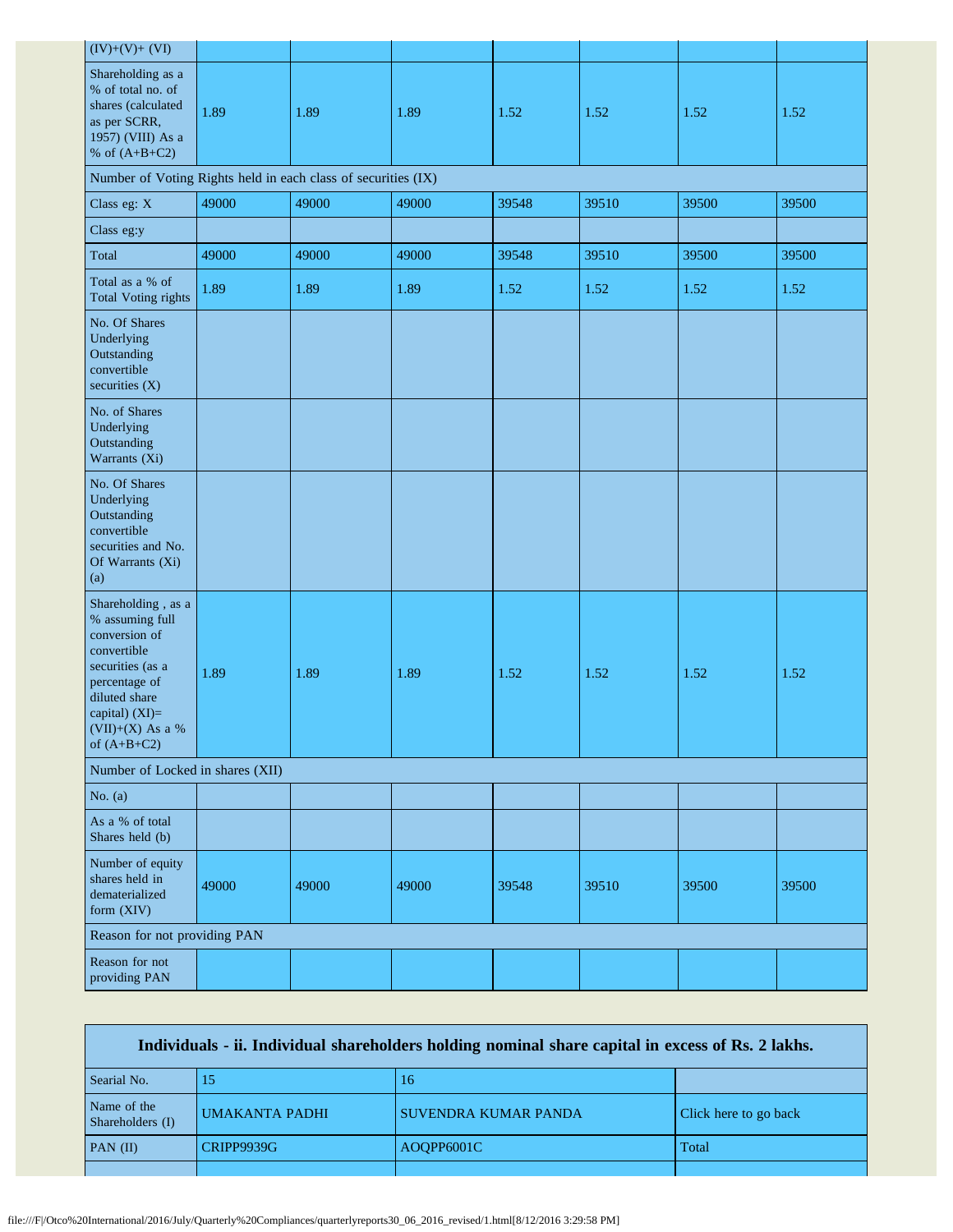| No. of fully paid<br>up equity shares<br>$held$ $(IV)$                                                                                                                             | 39500                                                         | 38006 | 786661 |  |
|------------------------------------------------------------------------------------------------------------------------------------------------------------------------------------|---------------------------------------------------------------|-------|--------|--|
| No. Of Partly<br>paid-up equity<br>shares held (V)                                                                                                                                 |                                                               |       |        |  |
| No. Of shares<br>underlying<br>Depository<br>Receipts (VI)                                                                                                                         |                                                               |       |        |  |
| Total nos. shares<br>held $(VII) =$<br>$(IV)+(V)+(VI)$                                                                                                                             | 39500                                                         | 38006 | 786661 |  |
| Shareholding as a<br>% of total no. of<br>shares (calculated<br>as per SCRR,<br>1957) (VIII) As a<br>% of $(A+B+C2)$                                                               | 1.52                                                          | 1.47  | 30.33  |  |
|                                                                                                                                                                                    | Number of Voting Rights held in each class of securities (IX) |       |        |  |
| Class eg: X                                                                                                                                                                        | 39500                                                         | 38006 | 786661 |  |
| Class eg:y                                                                                                                                                                         |                                                               |       |        |  |
| Total                                                                                                                                                                              | 39500                                                         | 38006 | 786661 |  |
| Total as a % of<br><b>Total Voting rights</b>                                                                                                                                      | 1.52                                                          | 1.47  | 30.33  |  |
| No. Of Shares<br>Underlying<br>Outstanding<br>convertible<br>securities $(X)$                                                                                                      |                                                               |       |        |  |
| No. of Shares<br>Underlying<br>Outstanding<br>Warrants (Xi)                                                                                                                        |                                                               |       |        |  |
| No. Of Shares<br>Underlying<br>Outstanding<br>convertible<br>securities and No.<br>Of Warrants (Xi)<br>(a)                                                                         |                                                               |       |        |  |
| Shareholding, as a<br>% assuming full<br>conversion of<br>convertible<br>securities (as a<br>percentage of<br>diluted share<br>capital) (XI)=<br>(VII)+(X) As a %<br>of $(A+B+C2)$ | 1.52                                                          | 1.47  | 30.33  |  |
| Number of Locked in shares (XII)                                                                                                                                                   |                                                               |       |        |  |
| No. $(a)$                                                                                                                                                                          |                                                               |       |        |  |
| As a % of total<br>Shares held (b)                                                                                                                                                 |                                                               |       |        |  |
| Number of equity<br>shares held in<br>dematerialized<br>form (XIV)                                                                                                                 | 39500                                                         | 38006 | 786661 |  |
| Reason for not providing PAN                                                                                                                                                       |                                                               |       |        |  |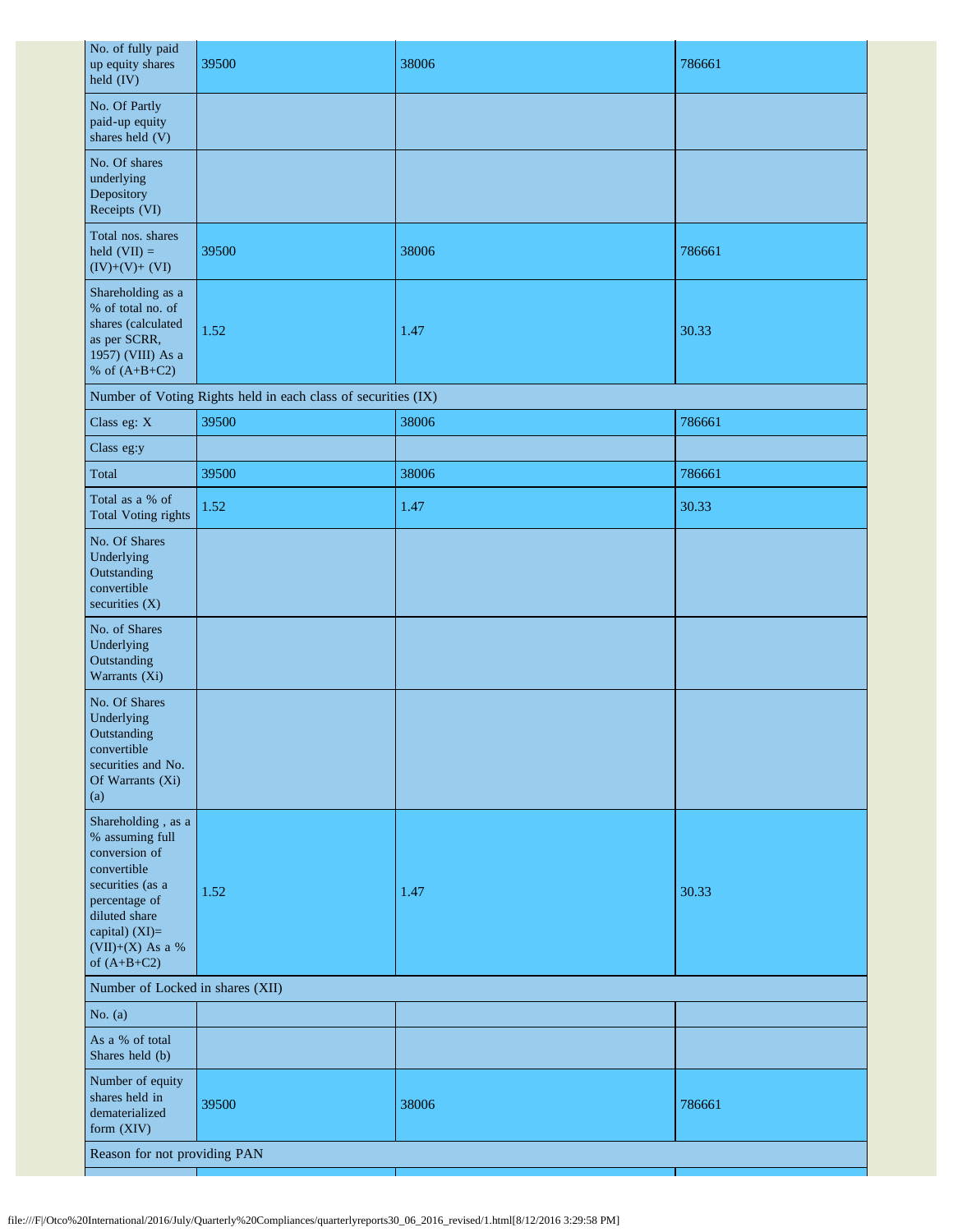| Any Other (specify)                                                                                                  |                                                               |                         |            |                       |  |
|----------------------------------------------------------------------------------------------------------------------|---------------------------------------------------------------|-------------------------|------------|-----------------------|--|
| Searial No.                                                                                                          | 1                                                             | $\overline{c}$          | 3          |                       |  |
| Category                                                                                                             | <b>Bodies Corporate</b>                                       | <b>Clearing Members</b> | <b>HUF</b> |                       |  |
| Category / More<br>than 1 percentage                                                                                 | Category                                                      | Category                | Category   |                       |  |
| Name of the<br>Shareholders (I)                                                                                      |                                                               |                         |            | Click here to go back |  |
| PAN (II)                                                                                                             |                                                               |                         |            | Total                 |  |
| No. of the<br>Shareholders (I)                                                                                       | 49                                                            | $\tau$                  | 19         | 75                    |  |
| No. of fully paid<br>up equity shares<br>held (IV)                                                                   | 35379                                                         | 7035                    | 11193      | 53607                 |  |
| No. Of Partly<br>paid-up equity<br>shares held (V)                                                                   |                                                               |                         |            |                       |  |
| No. Of shares<br>underlying<br>Depository<br>Receipts (VI)                                                           |                                                               |                         |            |                       |  |
| Total nos. shares<br>held $(VII) =$<br>$(IV)+(V)+(VI)$                                                               | 35379                                                         | 7035                    | 11193      | 53607                 |  |
| Shareholding as a<br>% of total no. of<br>shares (calculated<br>as per SCRR,<br>1957) (VIII) As a<br>% of $(A+B+C2)$ | 1.36                                                          | 0.27                    | 0.43       | 2.06                  |  |
|                                                                                                                      | Number of Voting Rights held in each class of securities (IX) |                         |            |                       |  |
| Class eg: X                                                                                                          | 35379                                                         | 7035                    | 11193      | 53607                 |  |
| Class eg:y                                                                                                           |                                                               |                         |            |                       |  |
| Total                                                                                                                | 35379                                                         | 7035                    | 11193      | 53607                 |  |
| Total as a % of<br><b>Total Voting rights</b>                                                                        | 1.36                                                          | 0.27                    | 0.43       | 2.06                  |  |
| No. Of Shares<br>Underlying<br>Outstanding<br>convertible<br>securities $(X)$                                        |                                                               |                         |            |                       |  |
| No. of Shares<br>Underlying<br>Outstanding<br>Warrants (Xi)                                                          |                                                               |                         |            |                       |  |
| No. Of Shares<br>Underlying<br>Outstanding<br>convertible<br>securities and No.<br>Of Warrants (Xi)<br>(a)           |                                                               |                         |            |                       |  |
| Shareholding, as a<br>% assuming full                                                                                |                                                               |                         |            |                       |  |